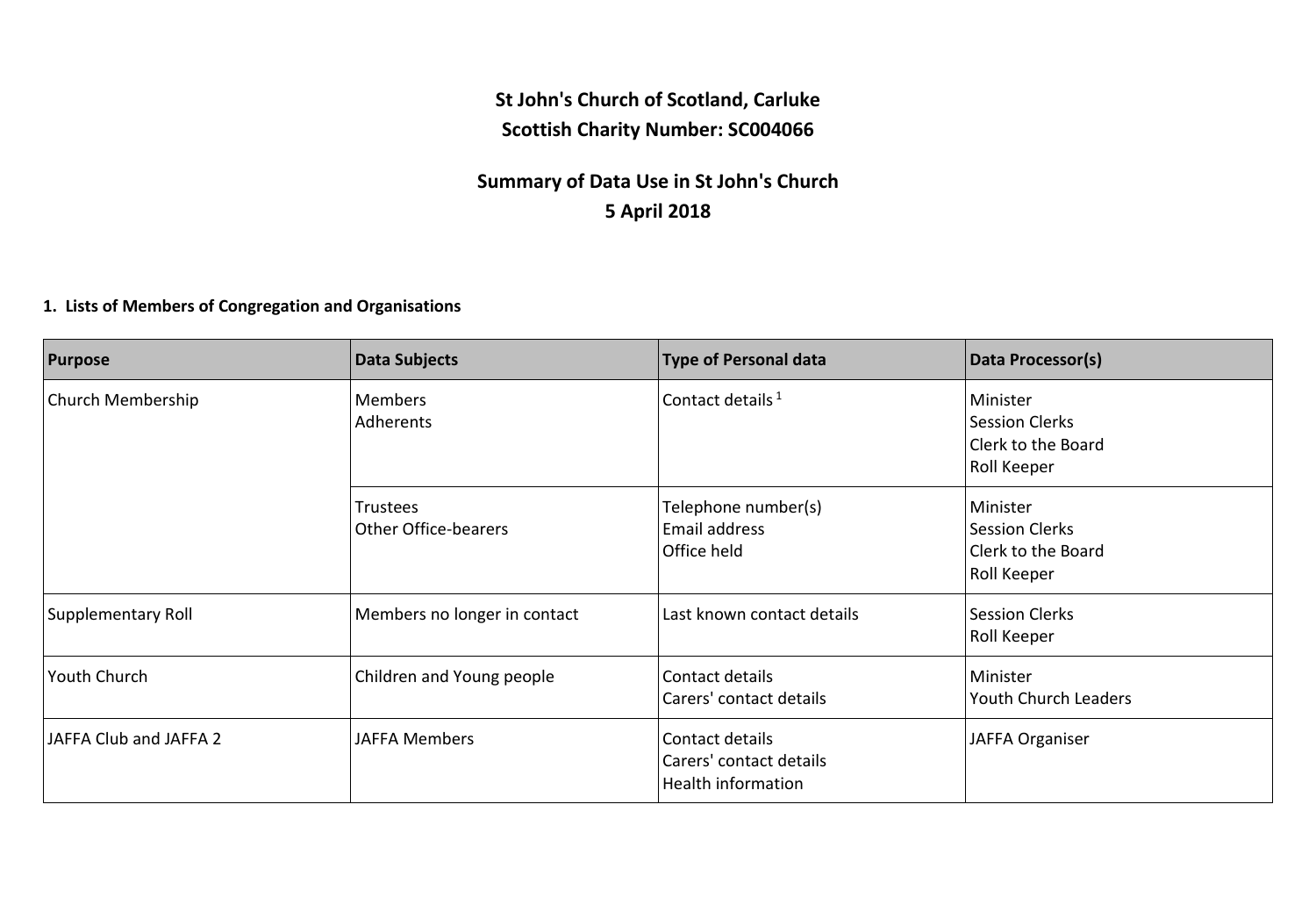| <b>Purpose</b>       | Data Subjects              | <b>Type of Personal data</b>                                     | Data Processor(s)            |
|----------------------|----------------------------|------------------------------------------------------------------|------------------------------|
| <b>Grace Notes</b>   | <b>Grace Notes Members</b> | Contact details<br>Carers' contact details<br>Health information | <b>Grace Notes Leaders</b>   |
| Boys' Brigade        | <b>BB Members</b>          | Contact details<br>Carers' contact details<br>Health information | <b>BB Captain</b>            |
| Guild                | <b>Guild Members</b>       | Contact details                                                  | Guild secretary              |
| <b>CARE club</b>     | <b>CARE Club Members</b>   | Contact details                                                  | <b>CARE Club secretary</b>   |
| Staff administration | Employees                  | Contact details<br>Contracts of employment                       | Management Team<br>Treasurer |